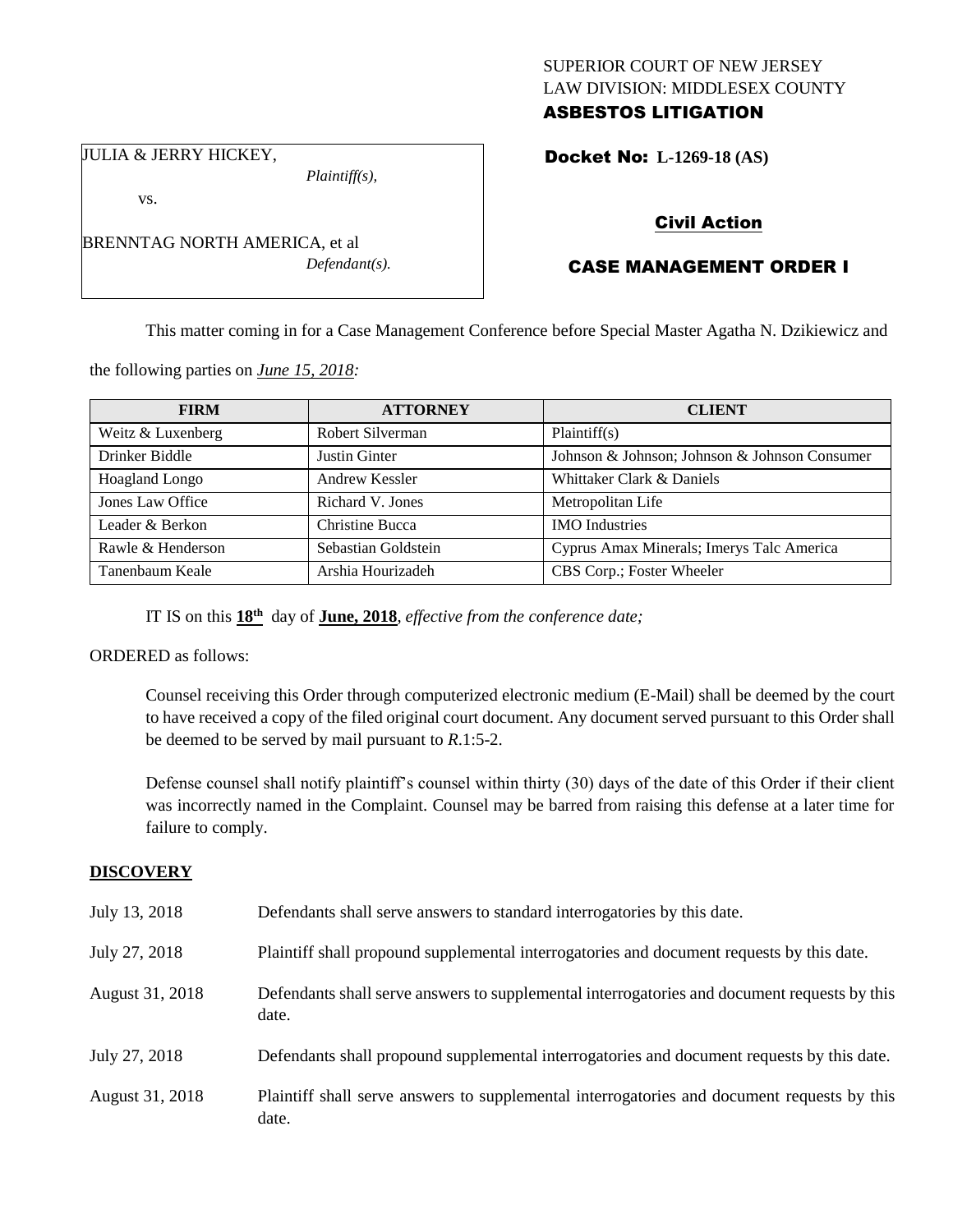- December 31, 2018 Fact discovery, including depositions, shall be completed by this date. Plaintiff's counsel shall contact the Special Master within one week of this deadline if all fact discovery is not completed.
- December 31, 2018 Depositions of corporate representatives shall be completed by this date.

### **EARLY SETTLEMENT**

March 1, 2019 Settlement demands shall be served on all counsel and the Special Master by this date.

#### **SUMMARY JUDGMENT MOTION PRACTICE**

- March 1, 2019 Plaintiff's counsel shall advise, in writing, of intent not to oppose motions by this date.
- March 15, 2019 Summary judgment motions shall be filed no later than this date.
- April 12, 2019 Last return date for summary judgment motions.

### **MEDICAL DEFENSE**

- February 28, 2019 Plaintiff shall serve medical expert reports by this date.
- May 10, 2019 Defendants shall identify its medical experts and serve medical reports, if any, by this date. In addition, defendants shall notify plaintiff's counsel (as well as all counsel of record) of a joinder in an expert medical defense by this date.

#### **LIABILITY EXPERT REPORTS**

February 28, 2019 Plaintiff shall identify its liability experts and serve liability expert reports or a certified expert statement by this date or waive any opportunity to rely on liability expert testimony.

May 10, 2019 Defendants shall identify its liability experts and serve liability expert reports, if any, by this date or waive any opportunity to rely on liability expert testimony.

## **ECONOMIST EXPERT REPORTS**

February 28, 2019 Plaintiff shall identify its expert economists and serve expert economist report(s), if any, by this date or waive any opportunity to rely on economic expert testimony.

May 10, 2019 Defendants shall identify its expert economists and serve expert economist report(s), if any, by this date or waive any opportunity to rely on economic expert testimony.

## **EXPERT DEPOSITIONS**

June 7, 2019 Expert depositions shall be completed by this date. To the extent that plaintiff and defendant generic experts have been deposed before, the parties seeking that deposition in this case must file an application before the Special Master and demonstrate the necessity for that deposition. To the extent possible, documents requested in a deposition notice directed to an expert shall be produced three days in advance of the expert deposition. The expert shall not be required to produce documents that are readily accessible in the public domain.

 $\_$  ,  $\_$  ,  $\_$  ,  $\_$  ,  $\_$  ,  $\_$  ,  $\_$  ,  $\_$  ,  $\_$  ,  $\_$  ,  $\_$  ,  $\_$  ,  $\_$  ,  $\_$  ,  $\_$  ,  $\_$  ,  $\_$  ,  $\_$  ,  $\_$  ,  $\_$  ,  $\_$  ,  $\_$  ,  $\_$  ,  $\_$  ,  $\_$  ,  $\_$  ,  $\_$  ,  $\_$  ,  $\_$  ,  $\_$  ,  $\_$  ,  $\_$  ,  $\_$  ,  $\_$  ,  $\_$  ,  $\_$  ,  $\_$  ,